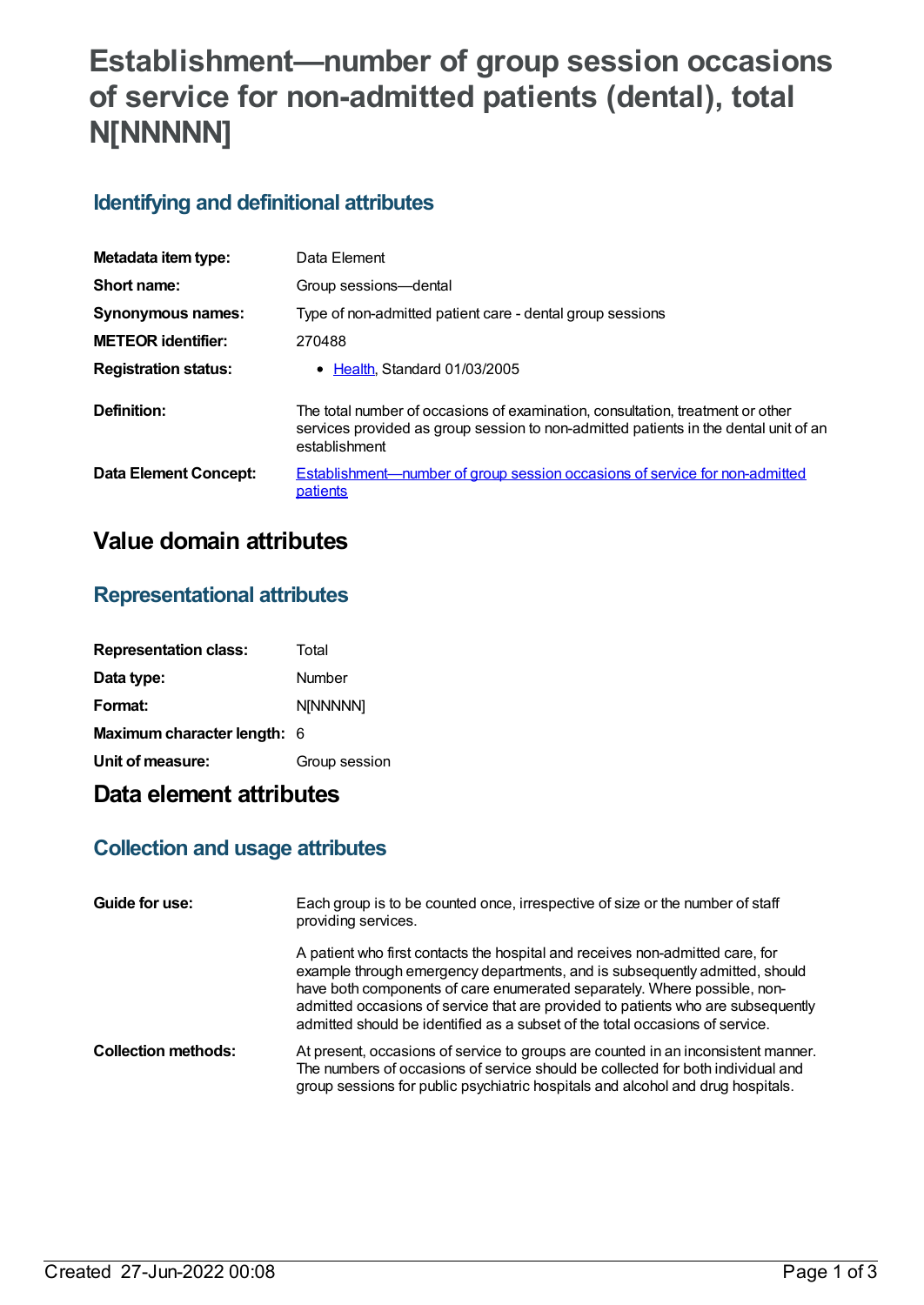**Comments:** This metadata item is derived from metadata items that are not currently specified in METeOR, but which are recorded in various ways by hospitals/outpatient departments. Examples include identifiers of individual consultations/visits, and diagnostic tests.

> This metadata item identifies types of services provided to non-admitted patients in different institutional ways in different systems. It is not a summary casemix classification.

> The list of Type of non-admitted patient care categories was to be developed using typical functional units or cost centres within existing institutions. These would include designated wards or departments and specialised clinics. Although the current statistical/financial returns submitted to the various health authorities by their hospitals do not provide a minimum subset, an effort has been made to define the categories in respect to those areas commonly collected. Many functional units provide services to both admitted patients and non-admitted patients, for example pathology. Only occasions of service for non-admitted patients should be included in this section.

#### **Source and reference attributes**

**Submitting organisation:** National minimum data set working parties

### **Relational attributes**

| <b>Related metadata</b><br>references:                      | Supersedes <b>E</b> Group sessions, version 1, Derived DE, NHDD, NHIMG,<br>Superseded 01/03/2005.pdf (14.1 KB) No registration status                    |
|-------------------------------------------------------------|----------------------------------------------------------------------------------------------------------------------------------------------------------|
|                                                             | Supersedes <b>E</b> Type of non-admitted patient care, version 1, Derived DE, NHDD,<br>NHIMG, Superseded 01/03/2005.pdf (26.0 KB) No registration status |
| <b>Implementation in Data Set</b><br><b>Specifications:</b> | Public hospital establishments NMDSHealth, Superseded 21/03/2006                                                                                         |
|                                                             | Implementation start date: 01/07/2005                                                                                                                    |
|                                                             | Implementation end date: 30/06/2006                                                                                                                      |
|                                                             |                                                                                                                                                          |
|                                                             | Public hospital establishments NMDSHealth, Superseded 23/10/2006                                                                                         |
|                                                             | Implementation start date: 01/07/2006                                                                                                                    |
|                                                             | Implementation end date: 30/06/2007                                                                                                                      |
|                                                             |                                                                                                                                                          |
|                                                             | Public hospital establishments NMDS 2007-08Health, Superseded 05/02/2008                                                                                 |
|                                                             | Implementation start date: 01/07/2007                                                                                                                    |
|                                                             | Implementation end date: 30/06/2008                                                                                                                      |
|                                                             |                                                                                                                                                          |
|                                                             | Public hospital establishments NMDS 2008-09Health, Superseded 03/12/2008                                                                                 |
|                                                             | Implementation start date: 01/07/2008                                                                                                                    |
|                                                             | Implementation end date: 30/06/2009                                                                                                                      |